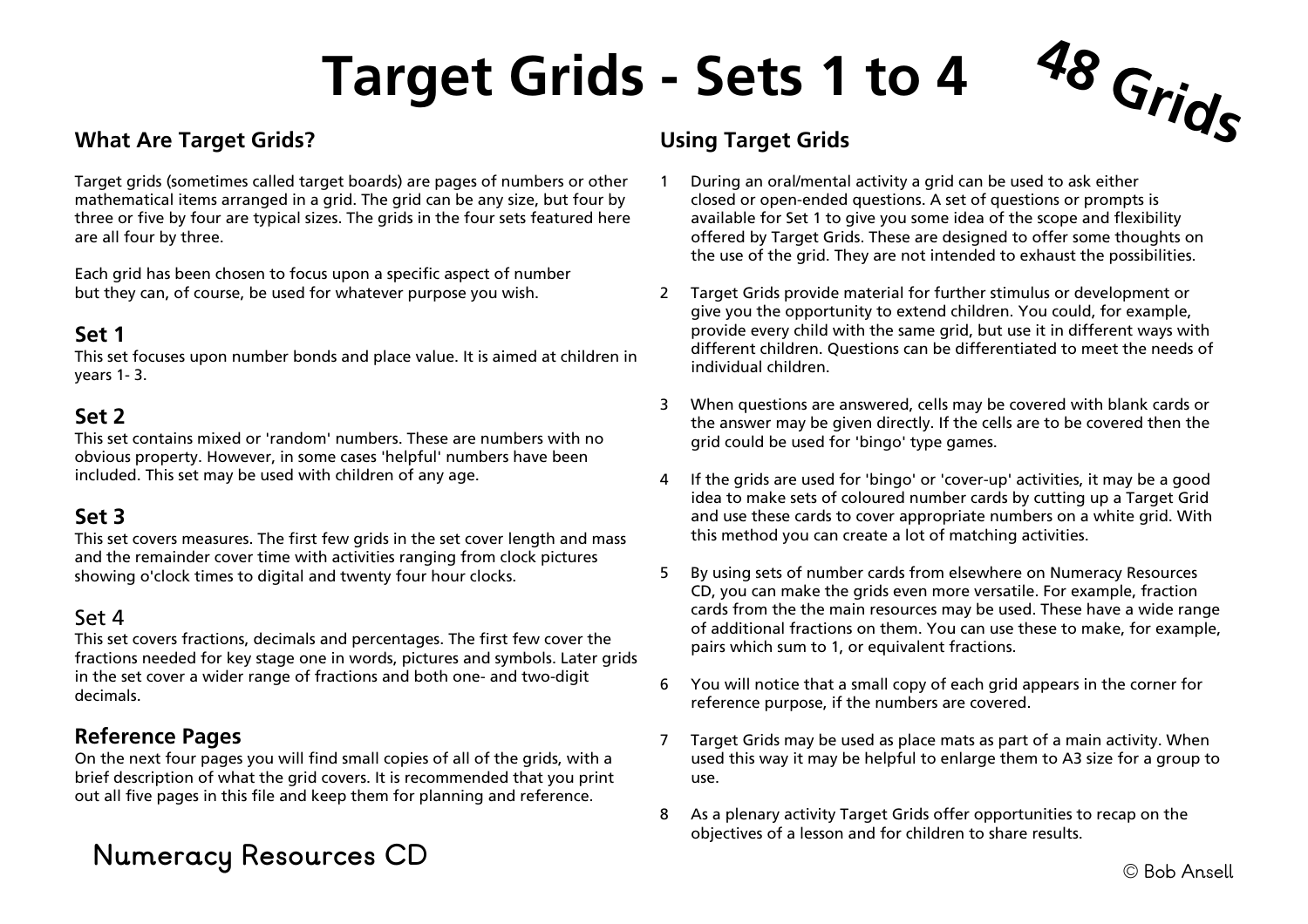## **Target Grids Set 1 Numbers Bonds and Place Value**

| Number bonds to 10 or 12. | 2 | Ω | 2              |  |
|---------------------------|---|---|----------------|--|
|                           |   |   | $\overline{2}$ |  |
|                           |   |   |                |  |
|                           |   |   |                |  |

**Numbers bonds to 20.** 

| 10 | Ŀ  |    | 5 |
|----|----|----|---|
|    |    |    |   |
| o  | 12 | 14 |   |
| 6  | 8  | 15 |   |
| 20 | 5  |    | 2 |

Addition and subtraction **9** of small two-digit numbers.

| 12 | 6  | 8       | u. |
|----|----|---------|----|
| 13 | 5  | $\circ$ | 15 |
|    | l4 |         | 16 |

Addition and subtraction **10** of small two-digit numbers.

| 12           | 5  | 10 | 24 |
|--------------|----|----|----|
| 3            | 16 | 8  | 4  |
| $\mathbf{z}$ | 15 | 6  | 18 |

Multiplication and division **11** of small numbers.

| ' 4 | JU | ▵◡ | ּטו |
|-----|----|----|-----|
| 36  | 4  | 15 | 3   |
| 2   | 27 | a  | 5   |
|     |    |    |     |
|     |    |    | ه ۱ |

**30 25 18**

Even numbers for **12** multiplication and division of small numbers.

| 4  | 10  | 2  | 18 |
|----|-----|----|----|
| 6  | l 4 | 20 | 24 |
| 22 | 8   | 12 | 16 |

© Bob Ansell **Numeracy Resources CD**

**Multiples of three.** 

| 3  | 12               | $\sigma$ | 6  |
|----|------------------|----------|----|
| 36 | 24               | 18       | 30 |
| 15 | $\overline{2}$ l | 27       | 33 |

**Multiples of five.** 

| 5  | 25 | 50 | 75  |
|----|----|----|-----|
| 15 | 30 | 45 | 60  |
| 20 | 40 | 80 | 100 |

| 10 |    | 200 | 50  |
|----|----|-----|-----|
| 60 | 30 | 80  |     |
|    | a  | 20  | 100 |

| 100 | 50  |     | 10 |
|-----|-----|-----|----|
| 70  | 6   | 300 | 40 |
|     | 500 | 90  | 2  |

| 7  | 29 | 3 | 13 |
|----|----|---|----|
| 31 | 37 | 2 |    |
| 5  |    | a | 23 |

| 25 | 63 | 36             | 48 |
|----|----|----------------|----|
| 52 | 75 | 27             | 37 |
| 64 | 61 | 3 <sub>q</sub> | 73 |

- Place value. **10 7 200 50**
- Place value.

- The first twelve prime numbers.
- Complements of 100.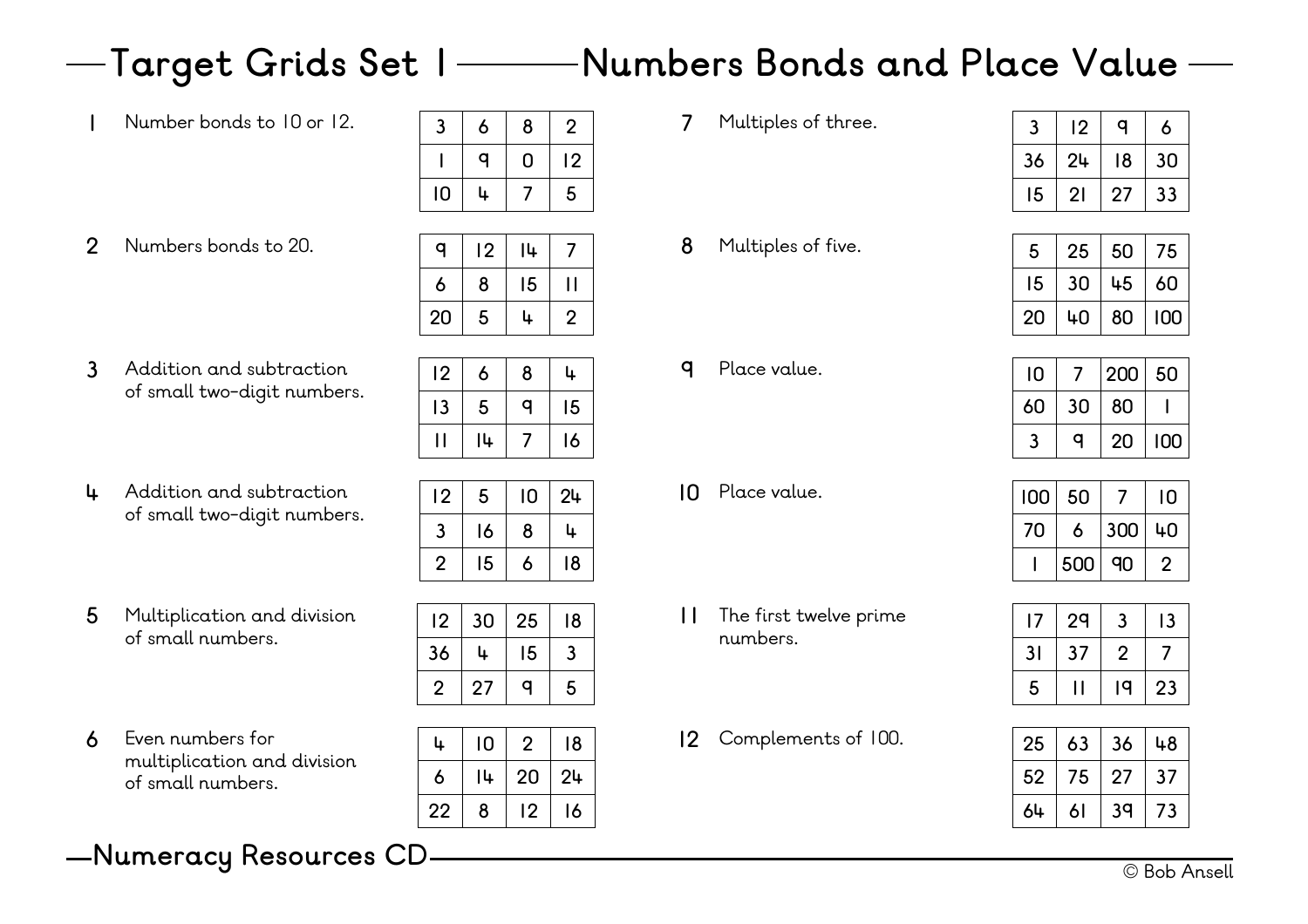Single-digit and simple **7** two-digit numbers.

| $\overline{2}$ | 6       | 8  | 12 |
|----------------|---------|----|----|
|                | $\circ$ | 20 | 10 |
| 15             |         | 5  | 25 |

Single-digit and low twodigit numbers. 

| a  | 12 |    | 17 |  |
|----|----|----|----|--|
| 6  | 10 | 15 |    |  |
| 30 | 5  | ۱. | 2  |  |

Single-digit and a range of **9** low two-digit numbers.

| 12 | 6  | 8  | 4  |
|----|----|----|----|
| 23 | 15 | ١q | 15 |
|    | 14 | 27 | 16 |

A wide range of mainly **10** two-digit numbers.

| 12 | 5  | 10 | 24 |
|----|----|----|----|
| 3  | 16 | 88 | 4l |
| 25 | 15 | 36 | 18 |

A range of mainly low two- **11** digit numbers.

| 12 | 10 | 25 | 18 |  |
|----|----|----|----|--|
| 36 | 43 | 15 | 23 |  |
| 22 | 27 | α  | 5  |  |

A range of mainly low two- **12** digit numbers.

| 34 | 10 | 21 | 33 |
|----|----|----|----|
| 26 | 14 | 20 | 24 |
| 42 | 38 | 12 | 16 |

## **Target Grids Set 2 Mixed or Random Numbers**

7 A range of two-digit numbers.

| 43 | 12 | 3 <sub>q</sub> | 26 |
|----|----|----------------|----|
| 36 | 24 | 48             | 30 |
| 15 | 51 | 27             | 33 |

A wide range of two-digit numbers.

| 53 | 5 <sub>1</sub> | 50 | 75 |
|----|----------------|----|----|
| 17 | 30             | 45 | 66 |
| 20 | 44             | 80 | qq |

- Two-digit and low three digit numbers.
- 10 Mainly low three-digit numbers.
- A wide range of three-digit numbers.
- A wide range of single-, two- and three-digit numbers.

| 10 | $\sqrt{ }$ | 120 | 150 |
|----|------------|-----|-----|
| 60 | 30         | 80  | 88  |
| 83 | aa         | 144 | 100 |

|  |             | 100   256   307       | 120 |
|--|-------------|-----------------------|-----|
|  |             | 703   126   361   240 |     |
|  | $169$ $512$ | ୍ୟୁ                   | 199 |

|           | 173   259   392   133 |        |
|-----------|-----------------------|--------|
|           | 319 372 401 507       |        |
| 555   101 |                       | 98 234 |

| 5  | 205    | 16          |     |
|----|--------|-------------|-----|
| 64 | 256 25 |             | 125 |
|    |        | 625 899 873 |     |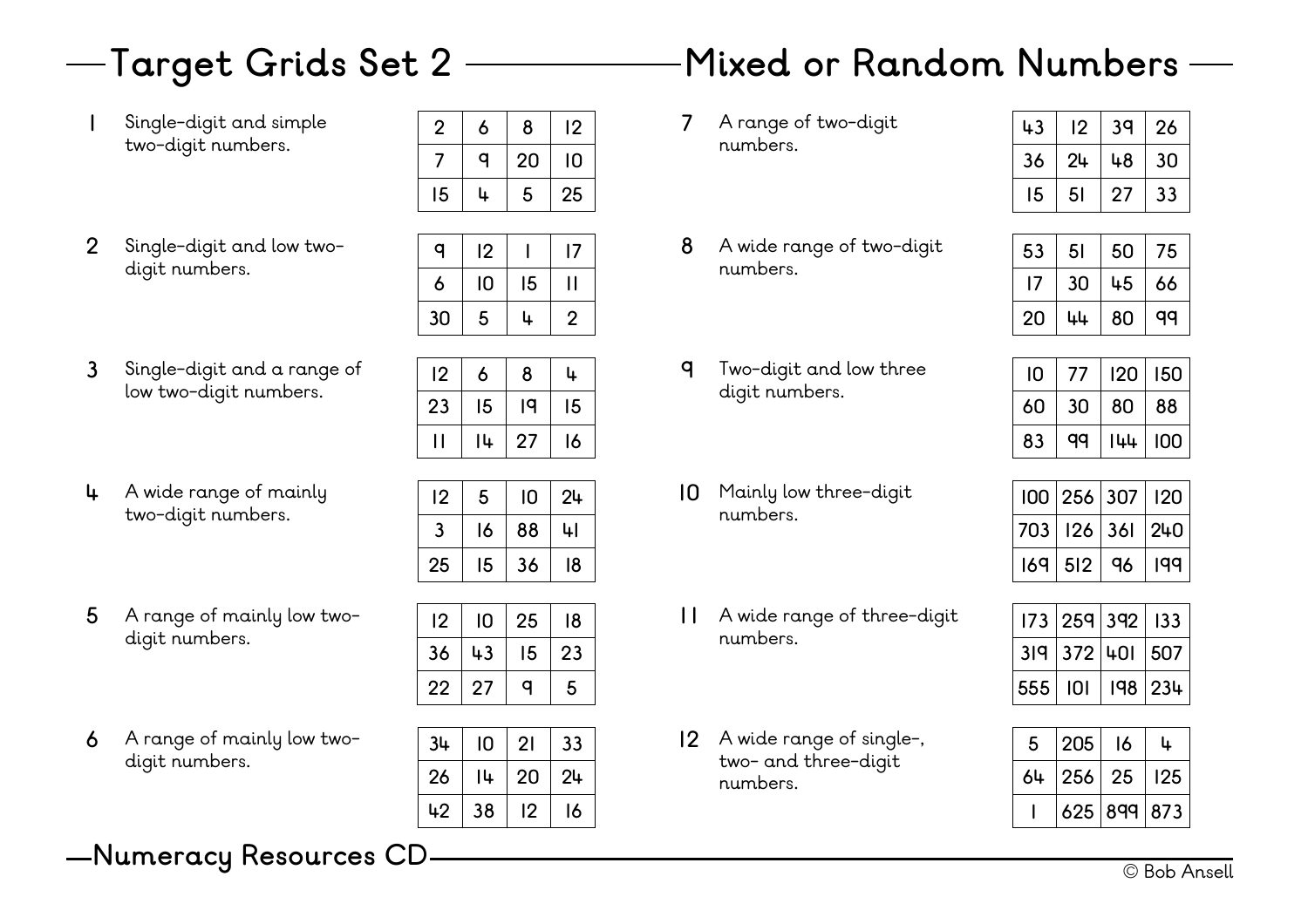## — Target Grids Set 3 —————————————— Measures

## **Length**

| Length                  | 2m    | 10cm       | 80cm | l m             |  |
|-------------------------|-------|------------|------|-----------------|--|
| Metres and centimetres. | 100cm | l cm       | 20cm | 10 <sub>m</sub> |  |
|                         | 4m    | 200cm 50cm |      | 25cm            |  |

#### **Length** Metres and kilometres. 2 Length **8 8**

| 5 <sub>m</sub>        | 2km             | c<br>1m         | 100m     |
|-----------------------|-----------------|-----------------|----------|
| ×<br>200 <sub>m</sub> | 10m             | Ġ<br>1000m      | M<br>1km |
| 500 <sub>m</sub>      | 50 <sub>m</sub> | 20 <sub>m</sub> | 2m       |

#### **Length** Millimetres, centimetres and metres. **3** Length  $\left| \begin{array}{c} 2 \text{cm} \end{array} \right| 10 \text{mm} \left| \begin{array}{c} 20 \text{mm} \end{array} \right| 1 \text{m}$

| 2cm   |     | $10mm$   20 $mm$             | Im.          |
|-------|-----|------------------------------|--------------|
| 100cm | lcm |                              | 20cm   100mm |
|       |     | $10cm$   50mm   1000mm   1mm |              |

#### **Mass** Grams and kilograms. **4 10**

| x<br>۱g          | 100 <sub>g</sub> | 20 <sub>g</sub> | ъ<br>l kg             |
|------------------|------------------|-----------------|-----------------------|
| к<br>2kg         | l0g              | 1000g           | $\overline{u}$<br>50g |
| 500 <sub>g</sub> | 200 <sub>g</sub> | 5g              | $\frac{1}{2}$ kg      |

**Time** Analogue clocks showing o'clock positions. **5 11**



| 6 | Time                     | three<br>∣o'clock   o'clock   o'clock   o'clock | nine | ten              | seven |  |
|---|--------------------------|-------------------------------------------------|------|------------------|-------|--|
|   | Words for o'clock times. | ا مرامس <del>ا</del>                            | .civ | $f_{\text{OUP}}$ | tdnie |  |

| three             | nine           | ten             | seven                 |
|-------------------|----------------|-----------------|-----------------------|
| o'clock           | o'clock.       | o'clock         | o'clock               |
| twelve<br>o'clock | six<br>o'clock | four<br>o'clock | M<br>eiaht<br>o'clock |
| five              | one            | eleven          | two                   |
| o'clock           | o'clock        | o'clock         | o'clock               |

## **Time**

Analogue clocks showing a mixture of o'clock positions and half hour positions.

## **Time**

Analogue clocks showing a mixture of all four quarters of the hour.

## **Time**

A mixture of time duration up to two hours.

- **Time** A mixture of analogue and digital clocks
- **Time**

A mixture of analogue and digital clocks.

## **Time**

A mixture of words and digital clocks in twenty four hour format.





| l h.r   | 5min | 10min   2min |                                    |
|---------|------|--------------|------------------------------------|
|         |      |              | $20$ min   Imin   $30$ min   I5min |
| 90min I | 2hr  |              | <b>60min 120min</b>                |





| one<br>thirty<br>pm        | 2:45am | 16:30       | three<br>thirty<br>am |
|----------------------------|--------|-------------|-----------------------|
| 15:30                      | 03:30  | c.<br>19:45 | u<br>07:30            |
| quarter<br>to eight<br>pm. | 9:30am | r<br>23:00  | eleven<br>forty five  |